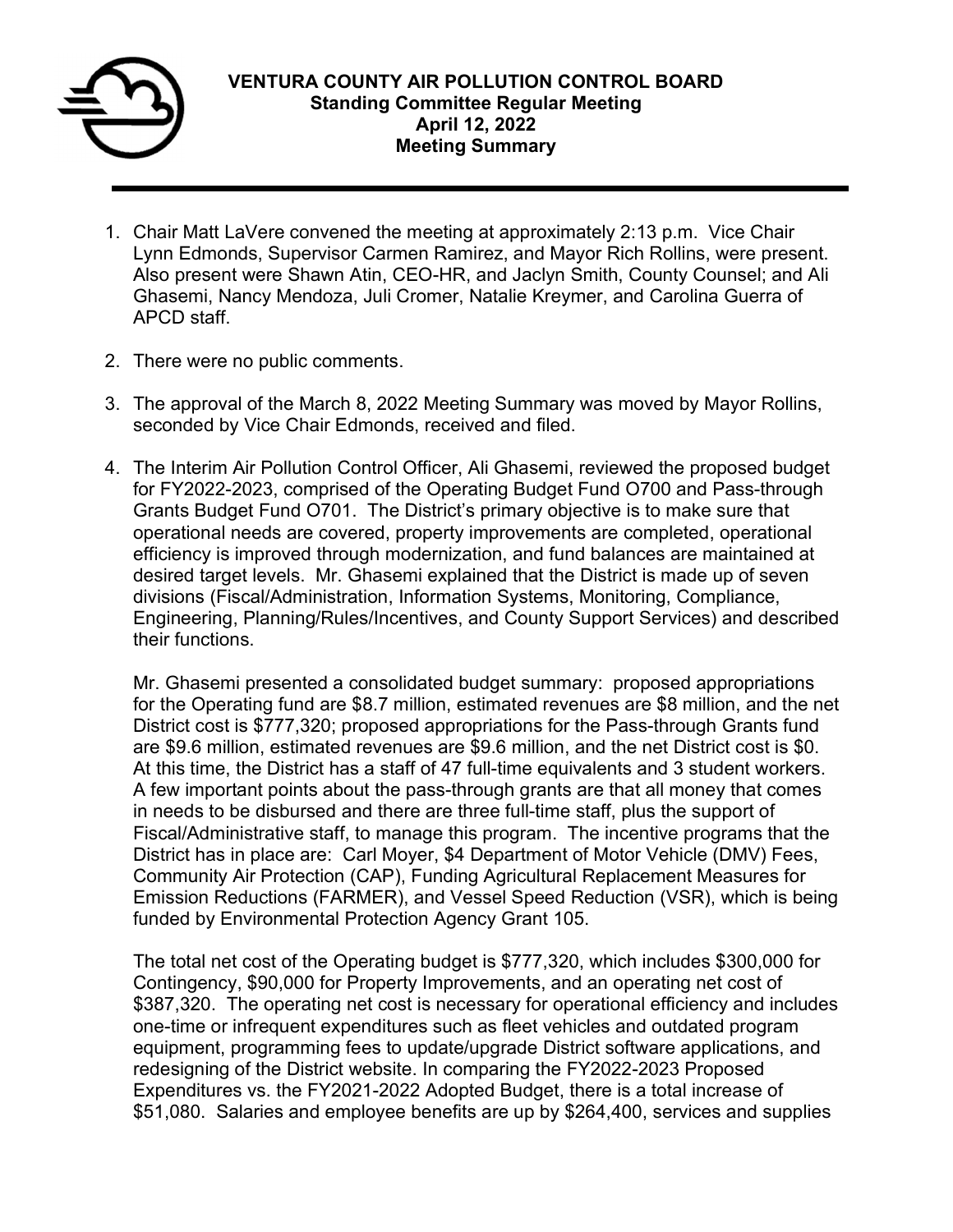are up by \$44,630, and fixed assets are down by \$257,950.

In addition, the District has set aside \$55,000 of DMV funds for Ventura County Transportation Commission County-wide Traffic Modeling and Ride-Share programs and \$25,000 of DMV funds to support electric vehicle charging structure or any transportation incentive program. Funds not used for this program would need to be passed through.

The breakdown of proposed budget appropriations for Fund O700 are as follows: Salaries and Benefits 76.80%, Services and Supplies 17.62%, and Fixed Assets 5.58%. In comparing the FY2022-2023 Proposed Revenue vs. the FY2021-2022 Adopted Budget, there is a total increase of \$284,610 due to increases in prior year new permits, asbestos permits, and the CPI adjustment.

The breakdown of proposed operating revenues for FY2022-2023 are as follows: DMV Fees 39.12%, Permits 32.62%, Federal Grants 14.25%, Miscellaneous Income 5.80%, Other Fees 4.07%, State Subvention 2.50%, and Fines 1.64%.

The big picture is that stationary permit fees do not quite cover the cost of the permit programs. Revenue from DMV fees is stable, but the District can only utilize that incentive money for mobile sources. Like other organizations, we have to continue replacing old and outdated program equipment, but they are very cognizant of using all of our equipment to it's full, useful life. The incentive programs are very successful and are not only going to help the environment, but also the economy and local businesses. There are administrative fees associated with handling these incentive programs that are being utilized to cover the cost. The District is continuing to pursue operational efficiency improvements in order to reduce its costs, which is a benefit to their clients and customers. There are still some remaining property improvements that need to be completed for the new building. Rental income from the new building is going to help offset some of the cost. It is likely that there will be an additional \$80,000 to \$100,000 in fines from Enforcement activities. There will be an impact to the budget due to employee retirements as well. The good news is that the District's fund balance is sufficient to cover the estimated net cost.

There are currently 47 full-time equivalents with two openings for managers in the Monitoring and Engineering divisions.

The Fund Balance Provision for FY2023 is at \$8,702,410. Staff's proposed allocations of the fund balance to it's components is according to governmental accounting standards. Zero funds were committed to non-spendable, restricted, and committed, which is confirmed with the standards. \$200,000 has been allocated for Fixed Asset Acquisition, \$300,000 for Litigation, and \$777,320 for the Appropriated Fund Balance, with an Unassigned fund balance of \$7,425,090 remaining. Last year, this Fund Balance was about \$6.2 million, which means that it has increased by \$1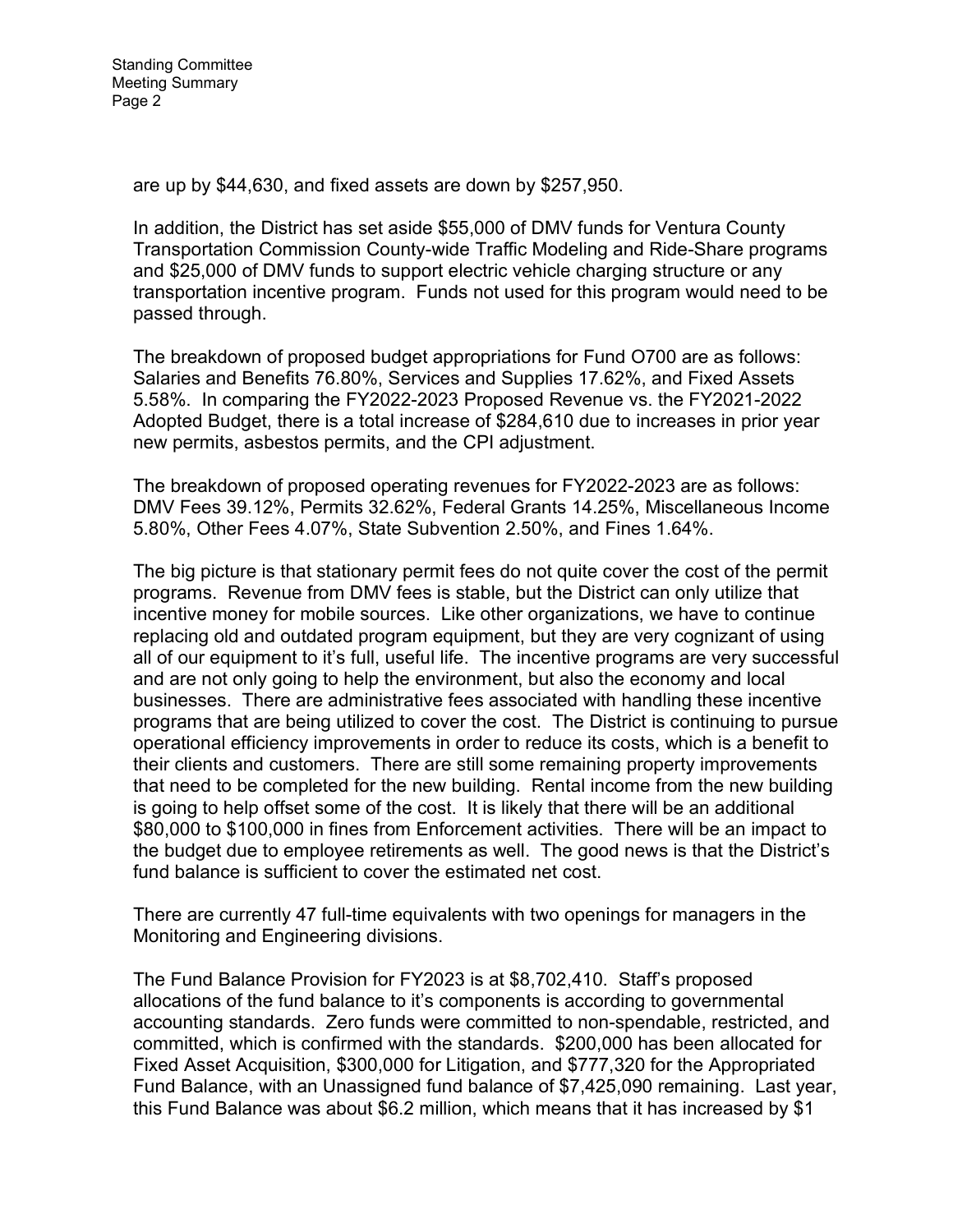Standing Committee Meeting Summary Page 2

> million dollars due to salary savings from vacant positions, postponement of expenditures, and reductions in costs for services and expenditures. Mr. Ghasemi presented a graphical presentation of the District's fund balance over the next five years that detailed expenditures, revenue, fund balance, and fund balance from the prior year's projection.

In conclusion, the District is financially stable in FY2022-2023. The net cost of \$777,320 is mostly for fixed assets and capital improvements for operational efficiency. The current fund balance is above target level and is sufficient to cover the net cost. The District will maintain continued vigilance in scrutinizing expenses and adjusting fees because they are important in maintaining the fund balance at target levels in future years.

Mayor Rollins stated that the District plans to spend more money than it is bringing in since the budget is not balanced out to zero each year and asked if the remaining balance is obtained from reserves or if it is subsidized by the County. Mr. Ghasemi answered that the money is coming from the fund balance because they always keep reserved funds in case of emergency. There are sufficient funds to cover four to six months of employee salaries. Estimates are very conservative, so year by year, the net costs are covered and funds are adding to the reserves as well. Mayor Rollins asked what percentage of the reserves are set aside to keep the District healthy and Mr. Ghasemi answered that there is a targeted value based on the number of employees that the District has and the cost of operating expenses for four to six months. Mr. Ghasemi pointed out that according to the graph on slide 18 of his presentation, the fund balance is significantly higher than the required target fund balance that is allocated for four to six months of operating expenses. Mayor Rollins commented that the District appears to have less of a fund balance over the course of the next five years and Mr. Ghasemi confirms that the graph shows a decrease, but because of how conservative the estimated budget is and the \$300,000 in contingency funds, the District ends up saving more than the net cost.

Vice Chair Edmonds commented that she was pleased that the District will be purchasing four new electric vehicles and asked if the District was planning on filling the two vacant manager positions. Mr. Ghasemi stated that the District would be postponing the filling of the vacancies until a new Executive Officer is selected.

Chair LaVere asked what the District is planning on doing with respect to increasing permit fees to meet the cost of the program since it doesn't appear to be a sustainable model. Mr. Ghasemi explained that the District does fee adjustments annually according to the CPI. Even though the CPI allows for an annual increase of say 6%, the District does not feel that this is fair to applicants and usually asks for increases of about 3-4%. Chair LaVere commented that one of the reasons that the District is showing that appropriations exceed revenue is because of extraordinary one-time costs that will not recur next year and Mr. Ghasemi answered that he is correct.